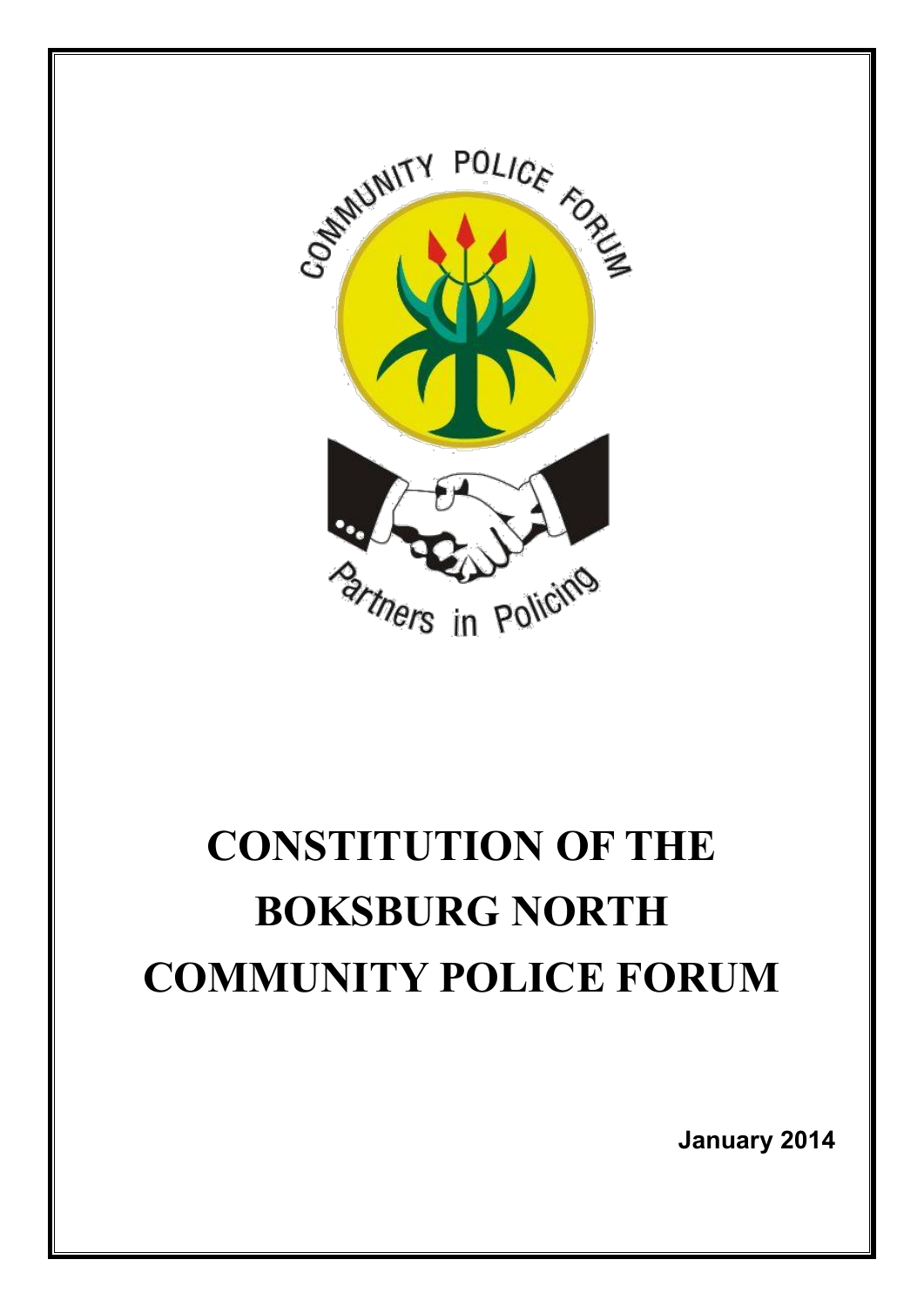# **Table of Contents**

| 1.              |  |
|-----------------|--|
| 2.              |  |
| 3.              |  |
| 4.              |  |
| 5.              |  |
| 6.              |  |
| 7.              |  |
| 8.              |  |
| 9.              |  |
| 10 <sub>1</sub> |  |
| 11.             |  |
|                 |  |
|                 |  |
|                 |  |
|                 |  |
|                 |  |
|                 |  |
| 18.             |  |
|                 |  |
| 20.             |  |
|                 |  |
| 22.             |  |
| 23.             |  |
|                 |  |
| 25.             |  |
|                 |  |
|                 |  |
|                 |  |
|                 |  |
|                 |  |
|                 |  |
|                 |  |
|                 |  |
|                 |  |
|                 |  |
|                 |  |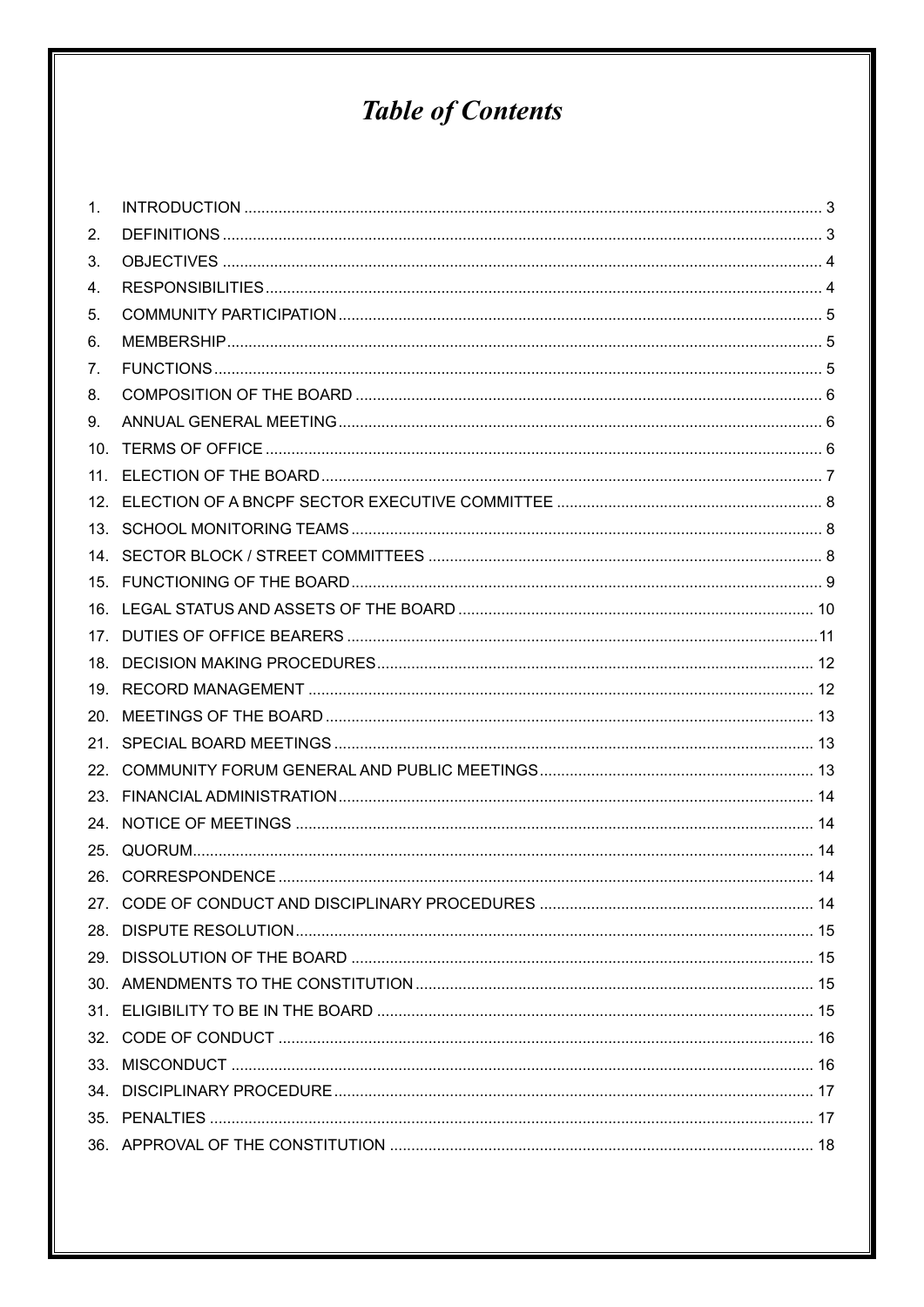

# <span id="page-2-0"></span>**1. INTRODUCTION**

The Boksburg North Community Police Forum is established in terms of the South African Police Service Act, Act 68 of 1995 (the principal Act), as amended, and the South African Police Service Interim Regulations of Community Police forums and Boksburg North Community Police Forum, 2001 (hereinafter referred to as the Interim Regulations, 2001), with the aim of ensuring effective liaison between the South African Police Service Boksburg North (SAPS) as envisaged by Section 18 of the Principal Act.

# <span id="page-2-1"></span>**2. DEFINITIONS**

Unless the general context requires otherwise, the following words shall bear the corresponding meanings assigned to them:

| "ACT"                        | Shall mean the South African Police Service Act, Act 68 of<br>1995, as amended, read in conjunction with The Constitution of<br>the Republic of South Africa, 1996;                               |
|------------------------------|---------------------------------------------------------------------------------------------------------------------------------------------------------------------------------------------------|
| "MEC"                        | Shall mean the Member of the Executive Council responsible<br>for policing in the province;                                                                                                       |
| "Board (BNCPF)"              | Shall mean the Boksburg North Community Police Forum at<br>Station Level;                                                                                                                         |
| <b>"BNCPF"</b>               | Boksburg North Community Police Forum                                                                                                                                                             |
| "Sector"                     | shall mean a demarcated part of a policing precinct, into a<br>smaller manageable, and in line with this the CPF has sector<br>forums;                                                            |
| "Youth Desk"                 | The Youth Desk is a division of the Board;                                                                                                                                                        |
| "Patrols"                    | Patrols is a division of the Board;                                                                                                                                                               |
| "Sector Managers"            | <b>SAPS Sector Managers;</b>                                                                                                                                                                      |
| "Sector Sub Form Boards"     | Shall mean the Board at Sector Level;                                                                                                                                                             |
| "VEC"                        | Shall mean the Victim Support Management Committee;                                                                                                                                               |
| "Constitution"               | Shall mean the BNCPF Constitution. Approved / adopted and /<br>or amended during an Annual General Meeting or Special<br>General Meeting of the Boksburg North Community Police<br>Forum (BNCPF); |
| "Sector Executive Committee" | Shall mean the Sectors and Sub-Forum Committee Members<br>elected at Annual General Meeting;                                                                                                      |
| "Executive Committee:        | Shall mean the Members elected into the Board;                                                                                                                                                    |
| "Financial Year"             | Shall<br>period<br>mean<br>the<br>annual<br>commencing<br>the<br>on<br>1 <sup>st</sup> of April until 31 <sup>st</sup> of March;                                                                  |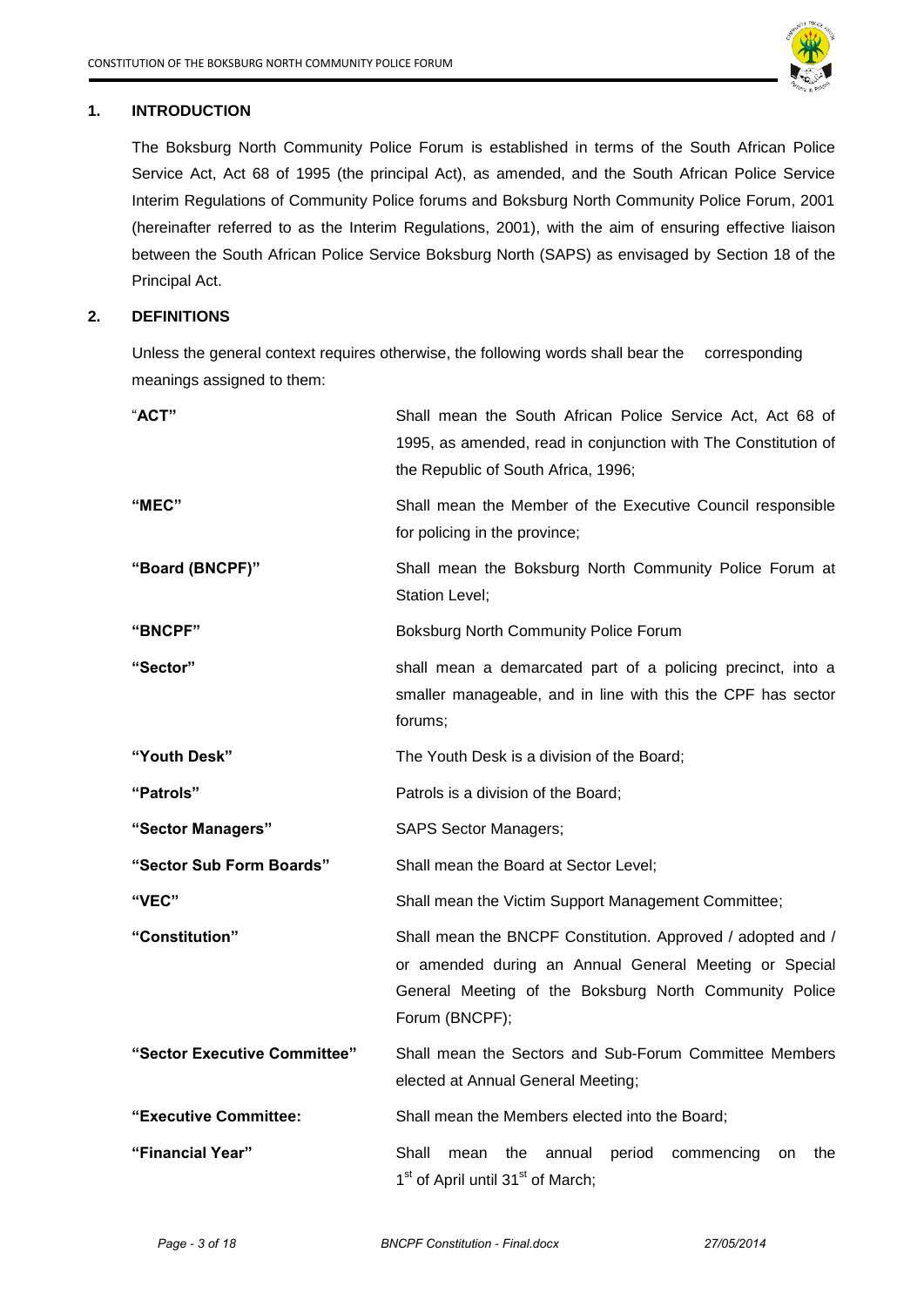

| "Interim Regulations" | Shall mean the Interim Regulations of 2001 as promulgated in<br>terms of The Act;                                  |
|-----------------------|--------------------------------------------------------------------------------------------------------------------|
| <b>NAME</b>           | The Boksburg North Community Police Forum will officially be<br>known as the Boksburg North Community Police Forum |
|                       | (BNCPF).                                                                                                           |

# <span id="page-3-0"></span>**3. OBJECTIVES**

The Objectives of the Boksburg North Community Police Forum are the following:

- 3.1 To establish, promote and maintain public participation and private partnership between the community and the SAPS.
- 3.2 To promote effective communication and co-operation between the SAPS and the Community in fulfilment of policing needs.
- 3.3 To improve the transparency and accountability of the SAPS to the Community.
- 3.4 Improve the rendering of services to the Community at local level.
- 3.5 Evaluate the provision of visible policing in the Sector area.
- 3.6 To ensure joint problem identification and resolution by the SAPS and the Community.
- 3.7 To support and develop projects which will improve the rendering of policing services to the Community at Cluster Community Police Forum and Station levels (CCPF).
- 3.8 To support and coordinate the programs of the Cluster Community Police Forum and Community Police Forum and Sub-Forums.
- 3.9 To consult with and advise the Cluster Community Police Forum or his / her delegates with regards to all matters pertaining to Community Policing.
- 3.10 Monitor the effectiveness and efficiency of the Police.
- 3.11 The BNCPF shall function within the principles contained in the Principal Act, Interim Regulations 2001 and any other regulatory framework mentioned in this Constitution.
- 3.12 To work hand-in-hand with both the Community and SAPS on any particular case of public interest.

# <span id="page-3-1"></span>**4. RESPONSIBILITIES**

The Community Police Forum's responsibilities are to:

- 4.1 Advise the SAPS regarding local policing priorities, jointly identify policing priorities for presentation to the MEC for Community Safety.
- 4.2 Facilitate in resolving concerns, problems and complaints from Community Members regarding policing.
- 4.3 Harmonize the relationship between the Police and the Community.
- 4.4 Request the Station Commissioner to provide crime information analysis on policing on a quarterly basis and as when it is required.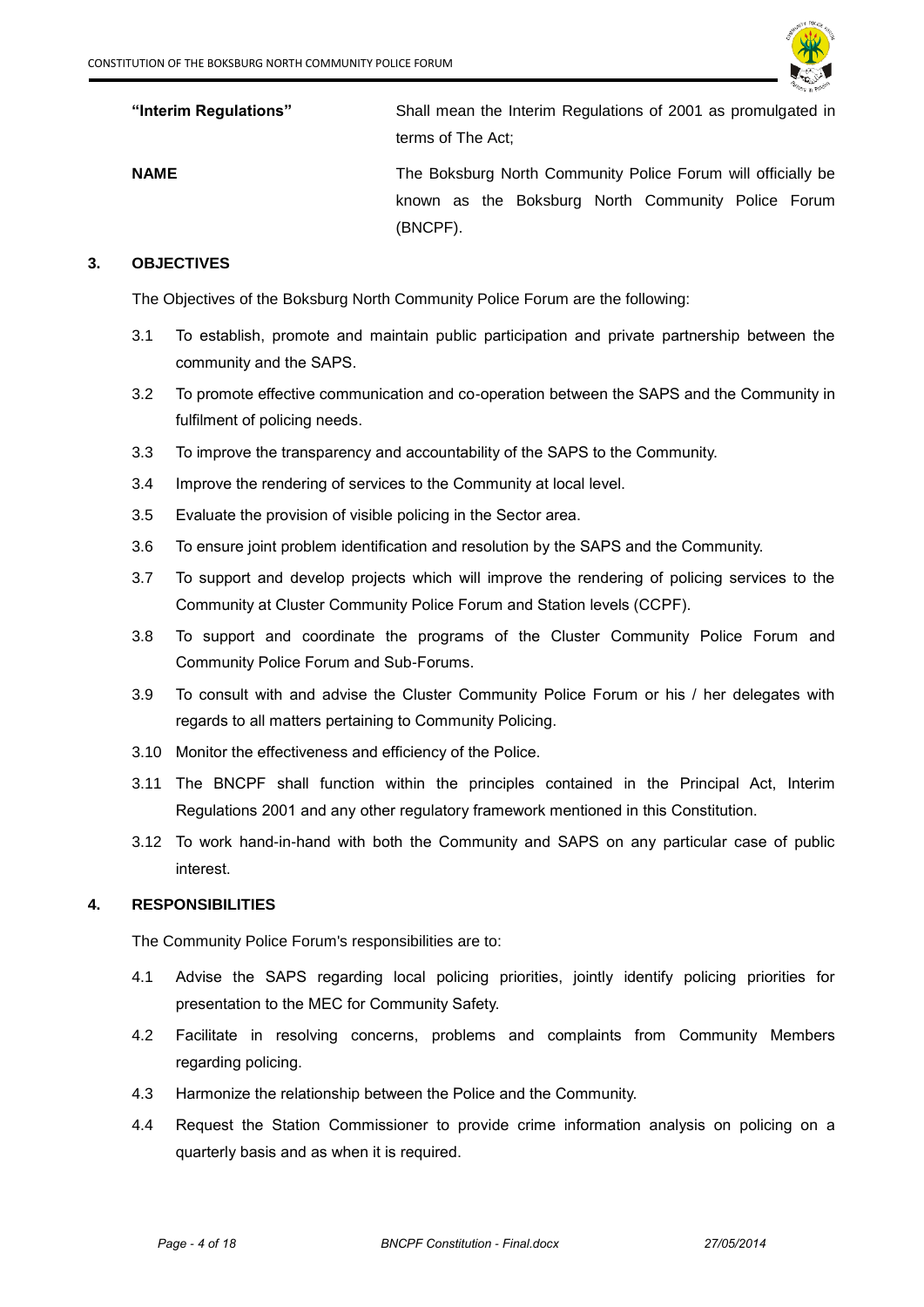

- 4.5 Obtain regular feedback from the Community about the quality of Police service delivery.
- 4.6 Initiate community-based crime prevention projects.
- 4.7 Inform the Community about the activities of the CPF and Sub-Forums and engage them accordingly.
- 4.8 Ensure effective management of the Forum's resources.
- 4.9 Requesting enquiries into policing matters in the locality concerned.
- 4.10 Ensure the implementation of Sector Policing.
- 4.11 The monitoring of the provision of visible policing priorities, including:
	- 4.11.1 The provision and staffing of the Police Station.
	- 4.11.2 The reception and processing of complaints and charges.
	- 4.11.3 The prosecution of offenders.

# <span id="page-4-0"></span>**5. COMMUNITY PARTICIPATION**

5.1 All persons who live or work in the Boksburg North Station area may participate in the activities and attend Annual and General Meetings of the Community Police Forum.

# <span id="page-4-1"></span>**6. MEMBERSHIP**

- 6.1 Membership of the forum is open to all bona fide community-based organizations, faith-based organizations, non-governmental organisations, formal and informal business organisations and other social organizations which serve the Community and interested individuals with a good standing.
- 6.2 Organizations and individuals shall register for membership of the Boksburg North Community Police Forum by completing the membership application forms of the BNCPF.
- 6.3 Members must endeavour to attend all forum meetings.
- 6.4 The Sectors shall, as far as practically possible, be represented on the Board by two members. The Board, at its discretion, may co-opt additional members from the Sectors as required for their skills.
- 6.5 No membership fee shall be payable.

# <span id="page-4-2"></span>**7. FUNCTIONS**

The functions of the BNCPF are as follows:

- 7.1 To promote the accountability of the SAPS to communities and encourage cooperation between communities and the Police Service.
- 7.2 To advise the Cluster Community Police Forum and the Department of Community Safety regarding local policing priorities.
- 7.3 To report results of any evaluation regarding service delivery to the Community and relevant Managers within the service at Cluster Community Police Forum level.
- 7.4 To facilitate the resolution of concerns, problems and complaints from Cluster Community Police Forum.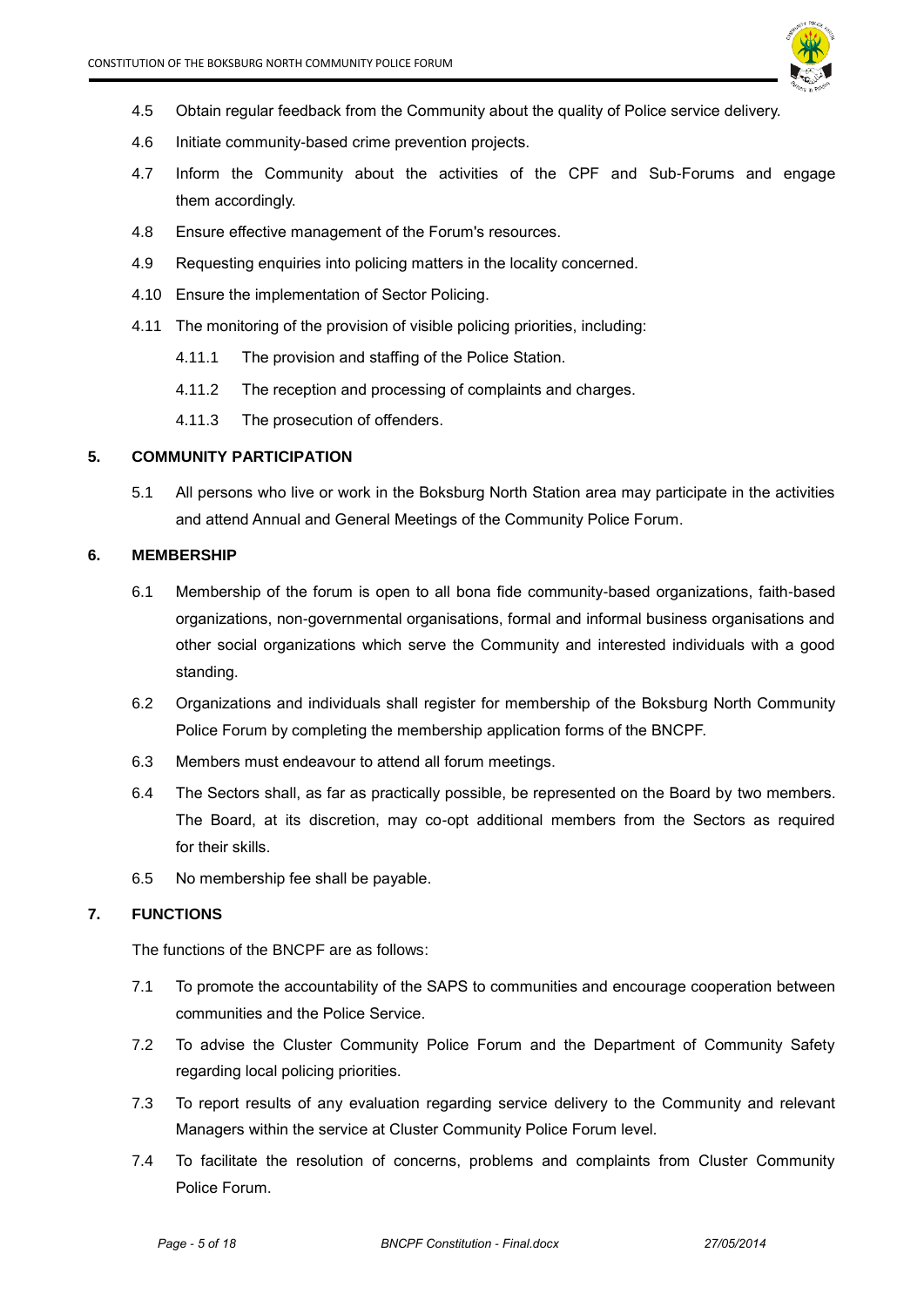

- 7.5 To inform Cluster Community Police Forum about activities
- 7.6 To promote and monitor the effective management of the Sector Sub-Forums
- 7.7 To monitor and request reports on activities of the Cluster Community Police Forum and ensure the sharing of good practices.
- 7.8 To coordinate and support the implementation of Cluster Community Police Forum Safety Plans
- 7.9 To submit quarterly reports to the MEC and the Provincial Commissioner.

# <span id="page-5-0"></span>**8. COMPOSITION OF THE BOARD**

- 8.1 The Board shall be managed by an Executive Committee which shall be elected, and in the case of Ex Officio Members, co-opted, at every fifth AGM.
- 8.2 Elected Members of the Board shall serve for five years. They may be re-elected or co-opted.
- 8.3 The Board shall consist of:
	- 8.3.1 Elected Members of the Sectors who reside in the BNCPF;
	- 8.3.2 Sector Managers, SAPS;
	- 8.3.3 The Board may whenever it is deemed necessary, co-opt any other person(s) to serve on the Board in an advisory capacity;
	- 8.3.4 During the AGM, the Board shall further elect an agreed number of Members to handle designated portfolios as may be determined by the Board;
	- 8.3.5 Heads of other SAPS units, other Government Departments and Local Government may be invited as-and-when it is deemed necessary by the Board.

# <span id="page-5-1"></span>**9. ANNUAL GENERAL MEETING**

- 9.1 An Annual General Meeting shall be held each year within three months after the end of the financial year, with a view to approving the minutes of the preceding Annual General Meeting, the Certified Financial Report and to consider the keynote address of the Chairperson and the Annual Report of the Secretary.
- 9.2 The Secretary shall, in writing, give notice to all Members of an Annual General Meeting at least 30 (thirty) days prior to the date of the meeting.

# <span id="page-5-2"></span>**10. TERMS OF OFFICE**

The term of office for the Board is determined as follows:

- 10.1 Elected Executive Members and Members of the Board a period of five years.
- 10.2 Any Member of the Board who is absent with a valid excuse, shall be entitled to vote by proxy or may mandate another Member to vote on their behalf in writing.
- 10.3 If an office bearer of the Board is absent without a valid apology for three consecutive meetings, the Executive Committee Board has the right to co-opt persons to:
	- 10.3.1 Serve on a Committee for such a period as the Committee may determine;
	- 10.3.2 Attend a particular meeting of a Committee, or take part in the consideration by a Committee of a particular issue.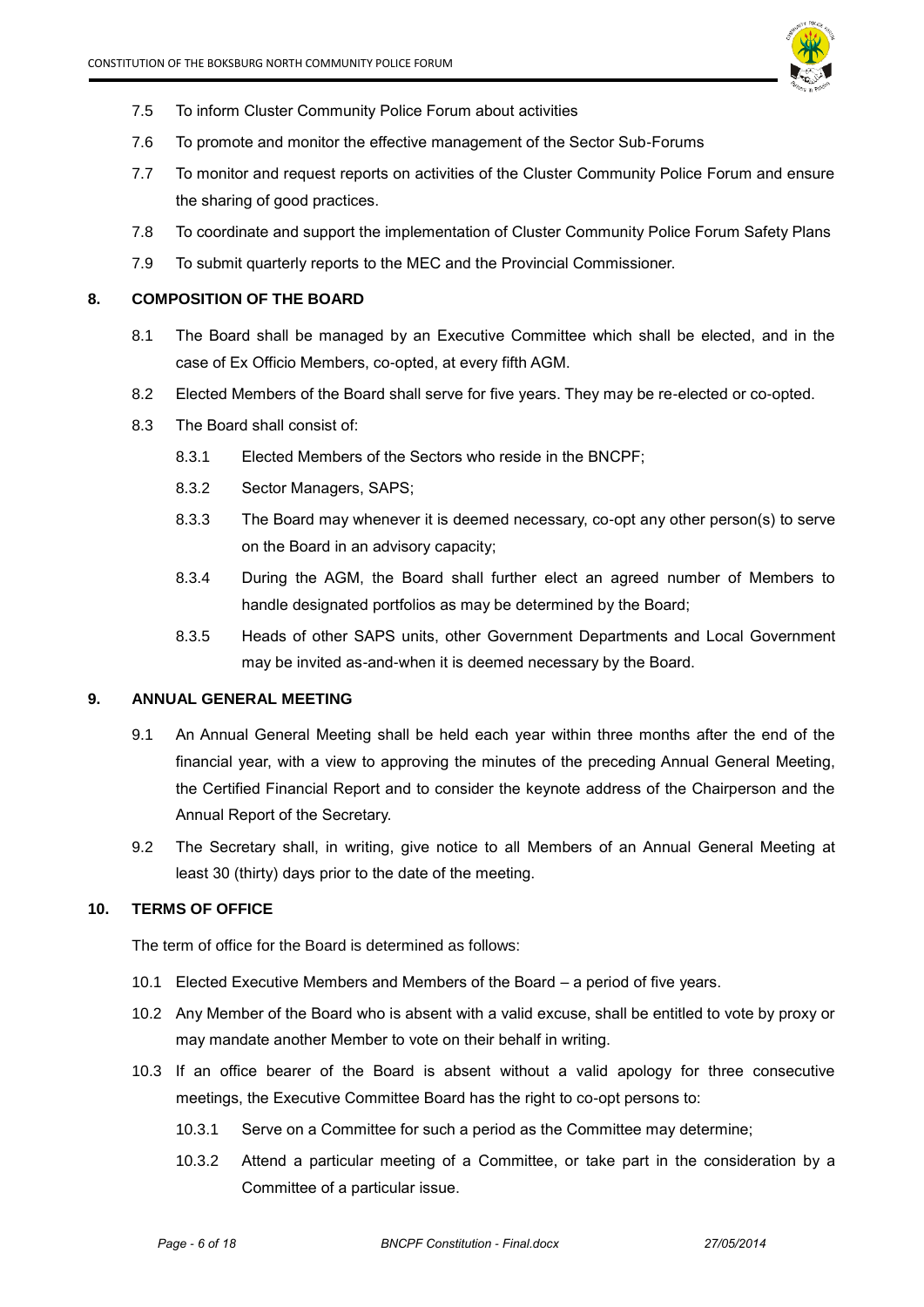

- 10.4 A person co-opted shall serve on the Committee in question or attend meetings in an advisory capacity and shall not be invited to vote.
- 10.5 The Board shall ensure that proper minutes and records of all meetings are kept.
- 10.6 The Board shall be responsible for the day-to-day running of the Forum

# <span id="page-6-0"></span>**11. ELECTION OF THE BOARD**

- 11.1 The Board shall elect an Executive Committee during its first meeting, assisted by Sector Manager and Board Chairperson; The Board will consist of two Members from each sector and additional Members may be co-opted at the discretion of the Board.
- 11.2 The Executive Committee of the Board shall comprise the following office bearers:
	- 11.2.1 Chairperson
	- 11.2.2 Deputy Chairperson
	- 11.2.3 Secretary
	- 11.2.4 Deputy Secretary
	- 11.2.5 Treasurer
	- 11.2.6 Patrol Officer
	- 11.2.7 Youth Desk Coordinator
	- 11.2.8 Five additional Members; each one of the five Members will be allocated one of the following portfolios:
		- 11.2.8.1 Public Relations Officer,
		- 11.2.8.2 Victim Empowerment Affairs,
		- 11.2.8.3 Project Coordinator,
		- 11.2.8.4 Criminal Justice System Coordinator,
		- 11.2.8.5 School Safety Officer.
	- 11.2.9 An Administrator, who may be a Member of SAPS, serving at the station.
	- 11.2.10 Ex Officio Members shall be:
		- 11.2.10.1 The Station Commander,
		- 11.2.10.2 Head of Crime Prevention,
		- 11.2.10.3 Head of Detectives,
		- 11.2.10.4 Head of Communications,
		- 11.2.10.5 Head of Crime Intelligence,
		- 11.2.10.6 Head of Client Service Centre.
	- 11.2.11 The electoral process for the Board shall, as far as possible, be sensitive towards gender representivity. In the event that the democratic process does not result in the adequate representation of both genders, the Board may co-opt Members to address such representation.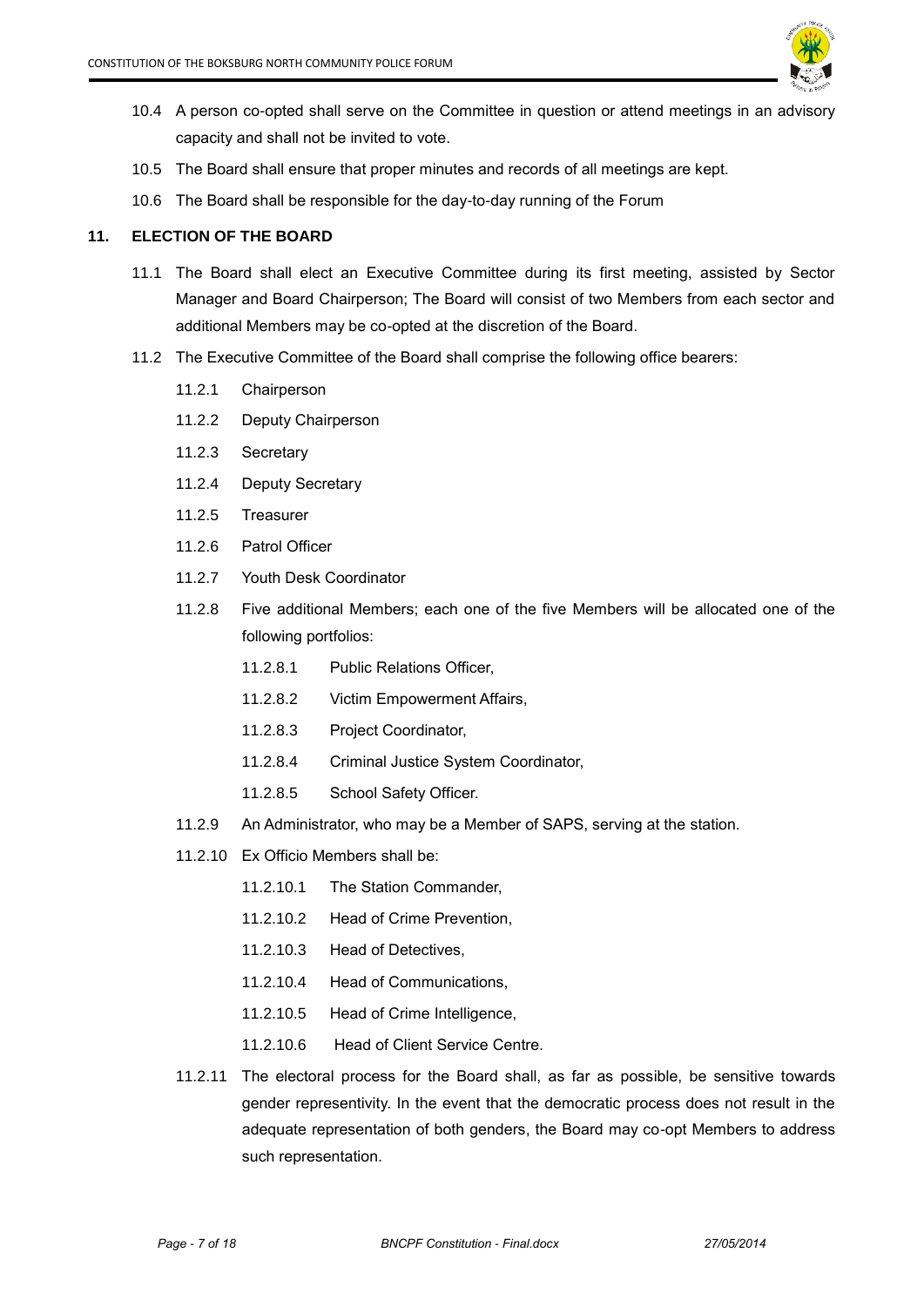

# <span id="page-7-0"></span>**12. ELECTION OF A BNCPF SECTOR EXECUTIVE COMMITTEE**

- 12.1 The Executive of the Sector shall be elected at its fifth Annual General Meeting.
- 12.2 The Sector Managers shall request for nominations from member organizations, Street Committees, Sub-Forums and other interested parties, at least one month before the elections.
- 12.3 Written nominations for the Sector Executive shall close fourteen days before the elections.
- 12.4 The Sector structures shall be notified of the nominees for each position by public notice at the Police Station (and other means where available) at least 10 days before the election.
- 12.5 Members attending the election may also nominate from the floor by a show of hands on the day of the election.
- 12.6 The elections shall be held on or before 31 April of every fifth year.
- 12.7 Nominees should be Members of the bodies registered with the forum and be persons of good standing within the Community.
- 12.8 The Department of Safety and Security shall be the Election Officer.
- 12.9 The structure of the Sector Executive shall mirror that of the Board, excluding a Treasurer.

# <span id="page-7-1"></span>**13. SCHOOL MONITORING TEAMS**

- 13.1 The School Monitoring Team should be as inclusive as possible and be established in consultation with the School Governing Body where applicable.
- 13.2 The Multi-Party School Monitoring Teams shall:
	- 13.2.1 Coordinate (social) crime prevention activities in schools and be accountable to the Board
	- 13.2.2 Assist the Police in gathering criminal information and criminal activities around schools.
	- 13.2.3 Play a major role in the coordination and implementation of School Safety Projects.
	- 13.2.4 Be accountable and report to the Board.

# <span id="page-7-2"></span>**14. SECTOR BLOCK / STREET COMMITTEES**

- 14.1 The Sector Forums shall elect Block Committee Members comprising of five people. Voting for the Block Committees shall be by a show of hands.
- 14.2 Street / Block Committees shall comprise of the following Members:
	- 14.2.1 Chairperson
	- 14.2.2 Deputy Chairperson
	- 14.2.3 Secretary
	- 14.2.4 Deputy Secretary
	- 14.2.5 Member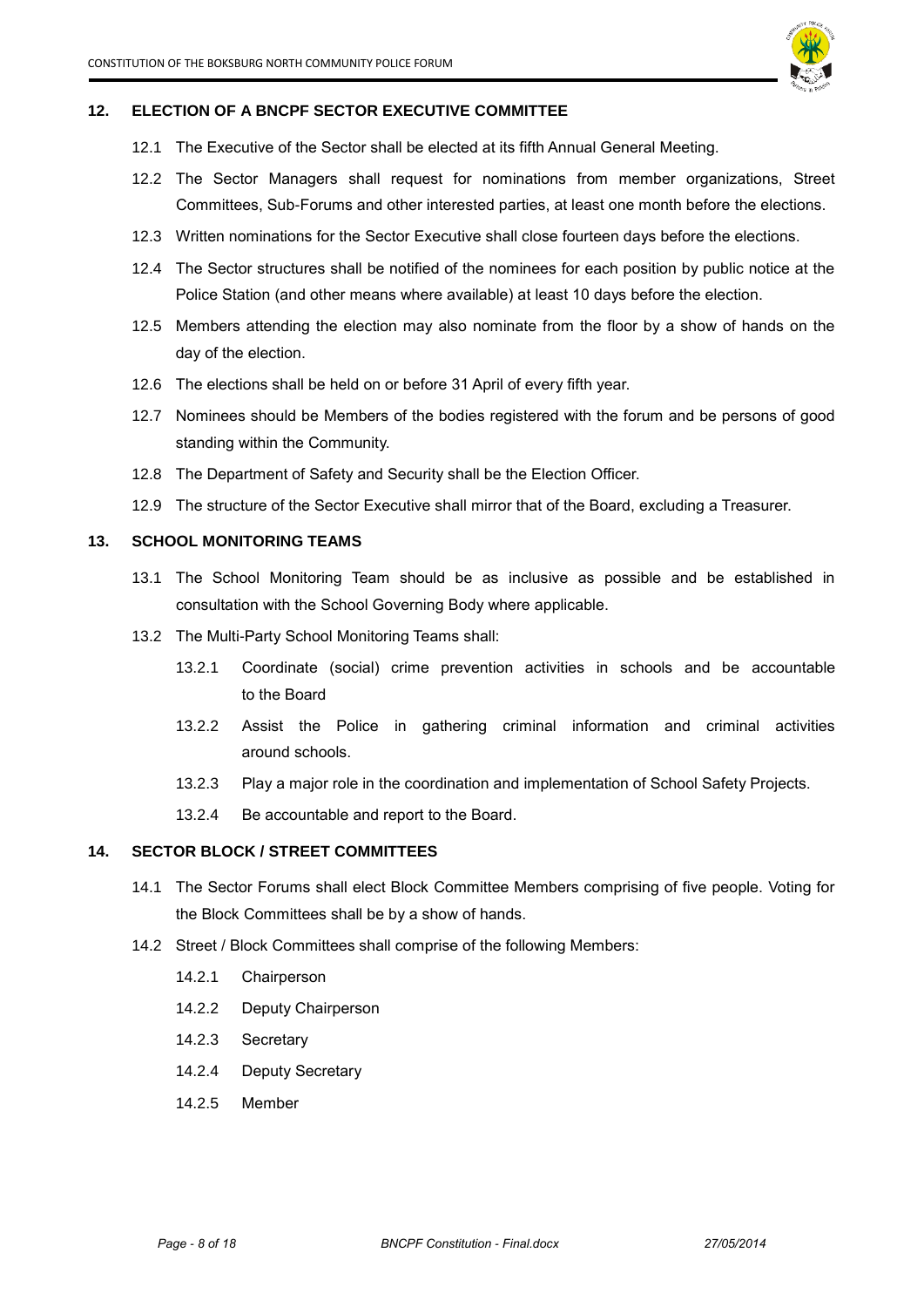

# <span id="page-8-0"></span>**15. FUNCTIONING OF THE BOARD**

#### 15.1 Administrative Support

The Board will have the power to manage and control the affairs of the BNCPF, including the power and authority to attend to any matter that could or might be attended to by the BNCPF, except where a matter is specifically reserved in this Constitution to be dealt with by a General Meeting of the Members of the BNCPF. A Sector Manager is appointed by the Station Commander to assist the Board in the administrative management of the BNCPF.

# 15.2 Committee Decisions

The Executive Committee shall report to the Board and the CPF on a monthly basis. The Board shall have the power to convene and Extra-Ordinary Elective AGM in the event that it has lost confidence in the Executive Committee. The Board will have the power to pass any resolution or take any decision that may be necessary or expedient in order to achieve the objects of the BNCPF, provided that the Board may not pass a resolution or take a decision that is inconsistent with this Constitution or in conflict with any resolutions or decisions of a General Meeting of the Forum taken prior to the date of the resolution or decision by the Board.

#### 15.3 Establishment of Sub-Committees

The Board shall form or appoint Sub-Committees for designated portfolios as it may be determined, e.g. Youth, Community Patrollers, Victim Empowerment, Crime, etc.

# 15.4 Financial Management

The Board shall:

- 15.4.1 In each financial year, cause the accounting records of the BNCPF to be certified in accordance with generally accepted accounting practices and as a true reflection of the income, expenditure, assets and liabilities of the BNCPF by a duly appointed Accounting Officer (as contemplated in section 60 of the Close Corporation Act, 1984 (Act No 69 of 1984).
- 15.4.2 Appoint one or more persons, who need not be a Member(s) of the BNCPF, to take charge of and administer any funds of the BNCPF.
- 15.4.3 Institute, conduct, defend, oppose, settle or abandon any legal proceedings by and against the BNCPF, or otherwise concerning the affairs of the BNCPF and also to settle and allow time for payment in satisfaction of any debts due, and of any claims or demands by or against the BNCPF.
- 15.4.4 Invest, re-invest and deal with any moneys of the BNCPF, not immediately required for the purpose of the BNCPF, upon such securities and on such terms as it may deem fit, and from time-to-time to vary or realize such investments.
- 15.4.5 Sell, lease, alienate or otherwise dispose of part of the movable or immovable properties of the BNCPF, as it may think most beneficial to the BNCPF, and to apply the consideration arising there from as it may think most advantageous to the BNCPF.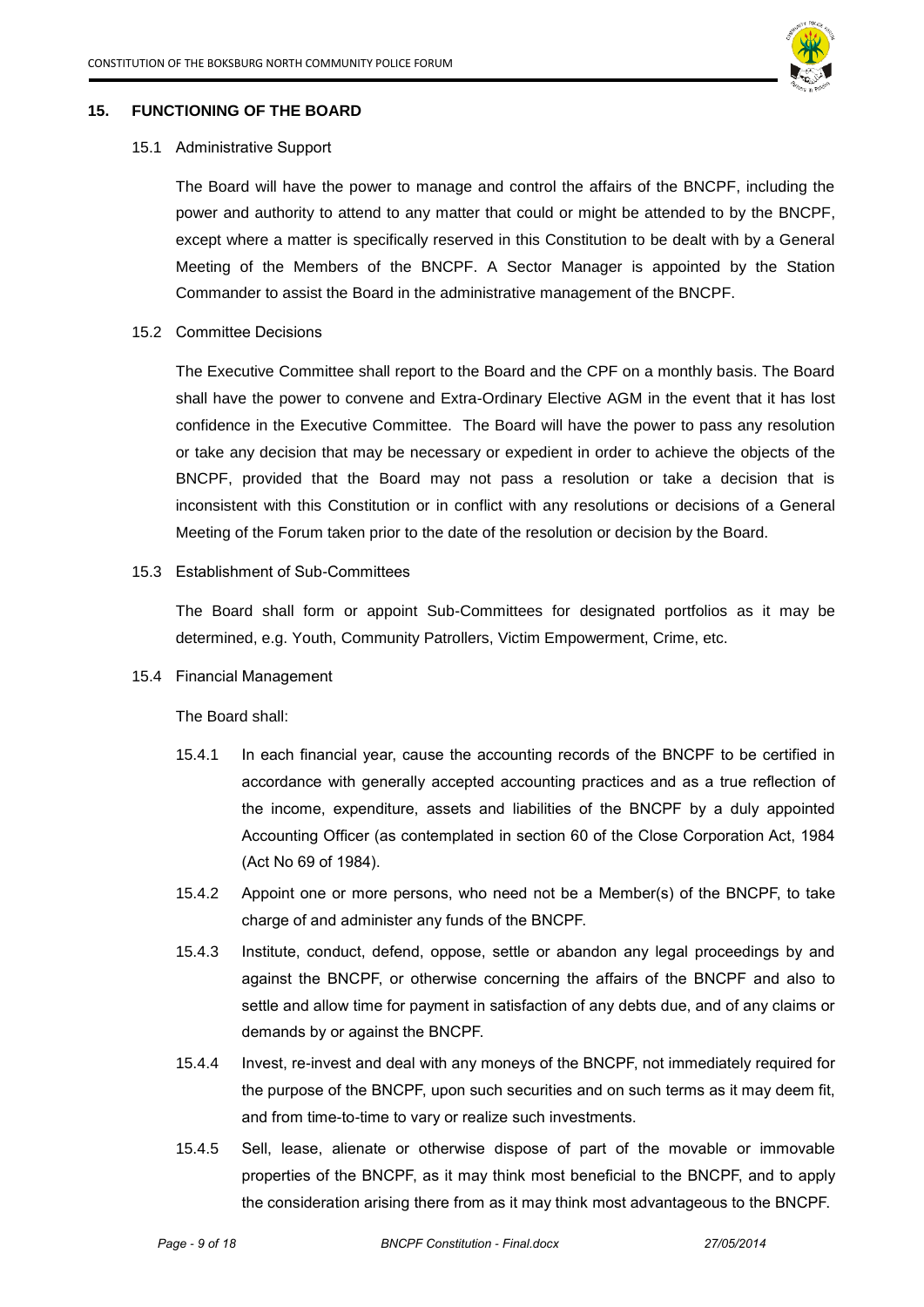

- 15.4.6 Purchase, hire or take in exchange or otherwise acquire any movable or immovable property or rights for the BNCPF, and to sell, dispose of, turn to account or otherwise deal with all or any of the movable property or rights of the BNCPF.
- 15.4.7 Utilize the assets and funds of the BNCPF for the objectives of the BNCPF, as set out in this Constitution.
- 15.4.8 Carry out such functions as may be necessary for the proper functioning of the BNCPF.
- 15.4.9 The Boksburg North Station Board will be informed of all relations and actions by the BNCPF and fall under the direct supervision of the Boksburg North Station Board and Sector Manager.
- 15.5 Removal from office:

A Board Member shall cease to hold office as such if he or she:

- 15.5.1 Resigns from his / her office by notice in writing to the Board.
- 15.5.2 Is convicted of a criminal offence while in office.
- 15.5.3 Is absent from three (3) consecutive meetings of the Executive Committee without just or reasonable cause given to the Board.
- 15.5.4 The Board shall have the right to co-opt any Member of the BNCPF into the Board for a period not longer than 90 days to fill the vacancy (a special election shall be held within 90 days to fill the vacancy).
- 15.5.5 The Board may, at a meeting of the Board specifically convened for that purpose, remove any Executive Committee Member from office before the expiry of his / her term of office and elect another Member in his / her place.
- 15.5.6 The removal of a Board Member from office in terms of the above provision (15.5.5) shall be possible only if at least 75% of the Members of the Board vote in favour of it.

# <span id="page-9-0"></span>**16. LEGAL STATUS AND ASSETS OF THE BOARD**

- 16.1 The Board is part of the BNCPF.
- 16.2 The Board is not and will not be a juristic person and cannot act or be acted against in its own name.
- 16.3 The property and funds of the Board vest in the BNCPF as a juristic person and no Member of the Board will be liable for the debts of the Board.
- 16.4 All assets of the Board of whatsoever nature, will be applied solely towards the promotion of its objectives and no portion thereof shall be paid or transferred, directly or indirectly, by way of dividend, bonus or otherwise, to the Members of the Board. Provided that nothing herein contained shall prevent the payment in good faith of reasonable remuneration to any Member for any service actually rendered to the Board.
- 16.5 Any act or deed carried out by any Member of the BNCPF or the Board pursuant to any power being conferred to such Member by the Board shall, once the same has been carried out pursuant thereto, not be invalidated by any subsequent meeting or decision of the Board.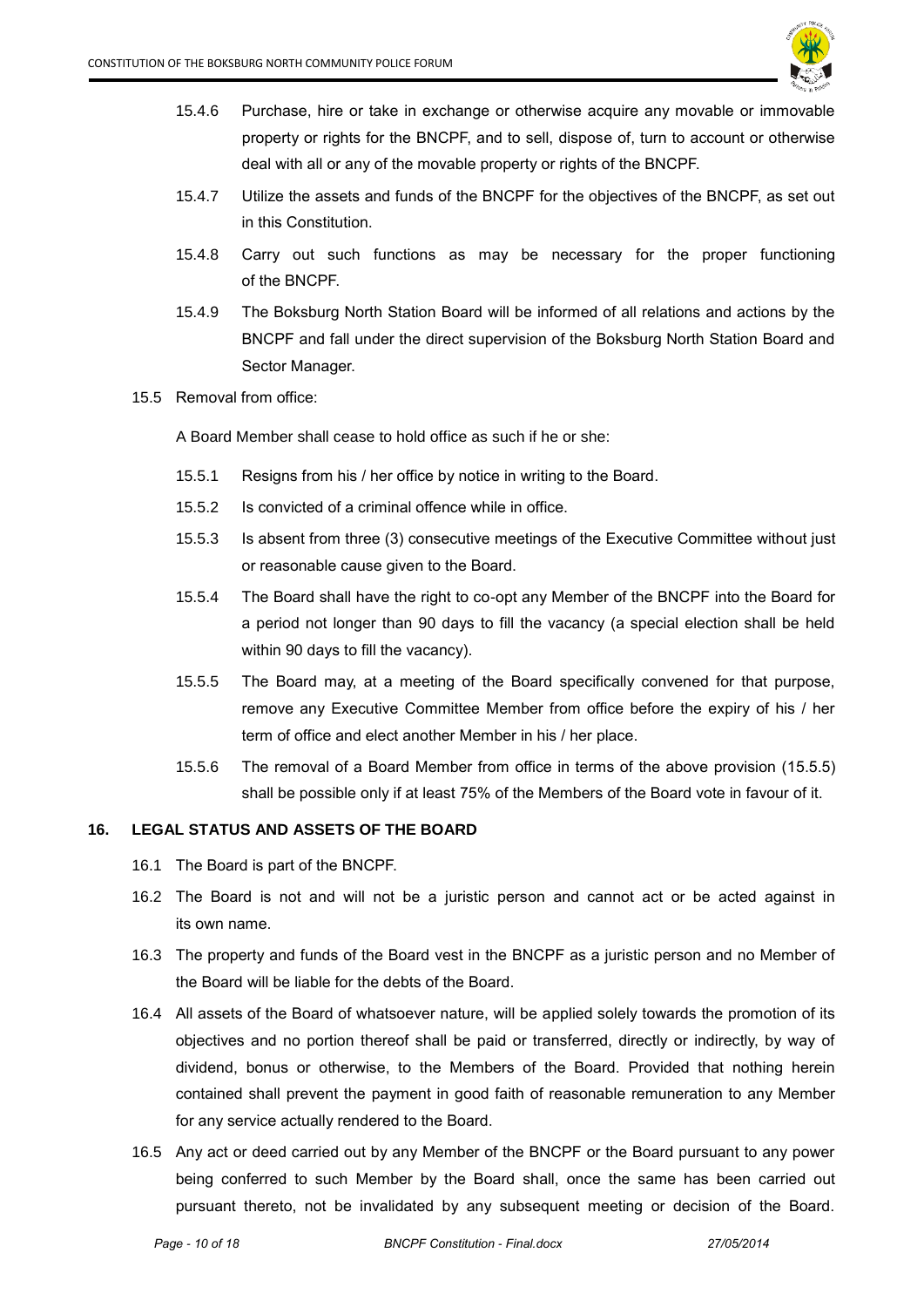

Provided that the Board in its sole and absolute discretion, is satisfied that any act or deed was not performed in a grossly negligent manner outside the power conferred upon such person or individual or body under the Constitution, or outside of such powers as have been determined by the Board, either in a meeting of the Board, Annual General Meeting or Special General Meeting.

# <span id="page-10-0"></span>**17. DUTIES OF OFFICE BEARERS**

- 17.1 The Chairperson must:
	- 17.1.1 Preside over meetings of the Board.
	- 17.1.2 Ensure the execution of all decisions of the Board and the BNCPF.
	- 17.1.3 Represent the BNCPF as and when it is necessary.
	- 17.1.4 Report regularly on the functioning of the Board to the Sector Manager and the BNCPF Chairperson and provide feedback and directives to the BNCPF.
	- 17.1.5 Submit reports reflective of the activities or the work of the BNCPF.
	- 17.1.6 Supervise all work of the BNCPF in conformity with the Constitution, the relevant legislation and procedures agreed upon by the Board.
- 17.2 The Deputy Chairperson must:
	- 17.2.1 In the absence of the Chairperson, act as the Chairperson.
	- 17.2.2 The Deputy Chairperson shall, in conjunction with the Treasurer, ensure that the funds of the BNCPF are administered in accordance with the policy of the Board, prepare and circulate the Annual Report of the activities of the Board which shall include the Audited Finance Report.
- 17.3 The Secretary must:
	- 17.3.1 Take and compile the minutes in accordance with the provisions of this Constitution.
	- 17.3.2 Receive and dispatch correspondence to and from the Board.
	- 17.3.3 Arrange all meetings in accordance with the meeting's procedure.
	- 17.3.4 Keep originals of letters received and copies of letters dispatched and correspondence.
	- 17.3.5 Perform official administrative functions normally associated with the office of the Secretary.
	- 17.3.6 Further the interests of the BNCPF as directed by the Board.
- 17.4 The Deputy Secretary must:
	- 17.4.1 In the absence of the Secretary, act as the Secretary.
	- 17.4.2 Together with the PRO, develop and manage the public relations of the BNCPF.
- 17.5 The Treasurer must:
	- 17.5.1 Be responsible for the finances of the Board and ensure strict compliance with generally accepted accounting procedures.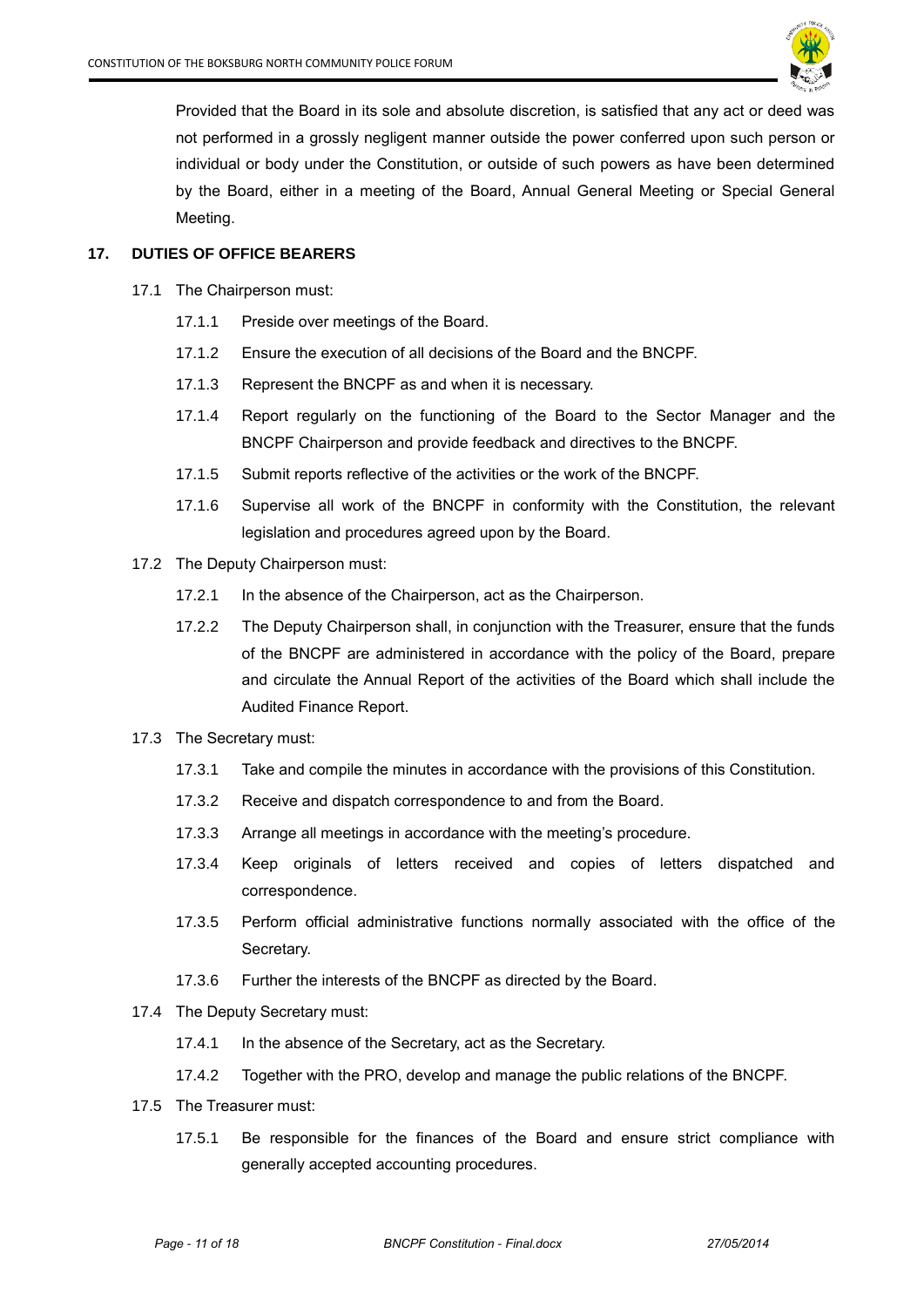

- 17.5.2 Together with another designated Member of the Board, operate a banking account on behalf of the Board.
- 17.5.3 Keep books of account and other records necessary to clearly reflect the financial position of the Board.
- 17.5.4 Table a Financial Report at every General Meeting of the Board and Annual Financial Report and Budget at every Annual General Meeting.
- 17.6 The Public Relations Officer must:
	- 17.6.1 Act as liaison between the Board and the media.
	- 17.6.2 Promote cooperation between the Board, BNCPF and the Community.
	- 17.6.3 Promote awareness of Community Policing.
- 17.7 The CPF Patrollers:
	- 17.7.1 CPF Patrollers shall patrol in their specific areas to observe for suspicious activities, situations and problems in the area. Such findings must be reported to the Police via the RCO on duty. These CPF Patrollers are not to act as Police Members.
	- 17.7.2 CPF Patrollers must report to their local Police Station to complete the Patrollers Book and get their OB Number prior to doing patrols.
- 17.8 The Youth Desk role:
	- 17.8.1 The youth desk is a Crime Prevention Desk that deals with youth issues and assisting the youth to engage themselves with the Police on how to report crime.
- 17.9 The Victim Support Centre Role:
	- 17.9.1 Ensure that victim empowerment receives the necessary attention at station level
	- 17.9.2 Victim Support Centre should be a standing Agenda Item at Station and Sector CPF meetings.

# <span id="page-11-0"></span>**18. DECISION MAKING PROCEDURES**

- 18.1 Each Member of the Board shall be entitled to a single vote.
- 18.2 The Board shall as far as reasonably possible, reach decisions by consensus. If consensus cannot be achieved, the Board shall vote on the matter.
- 18.3 The Chairperson has a deliberative vote but must cast a deciding vote when there are an equal number of votes on each side of the question.
- 18.4 Voting during General Annual and Special Meetings will be by a show of hands.
- 18.5 Voting during the election of the Board will be by ballot paper. The ballot paper shall be drawn up by an Independent Electoral Body.

# <span id="page-11-1"></span>**19. RECORD MANAGEMENT**

The Secretary shall cause:

19.1 A record to be kept of the Members of the Board present at any meeting and minutes to be kept of all resolutions and proceedings at such meeting.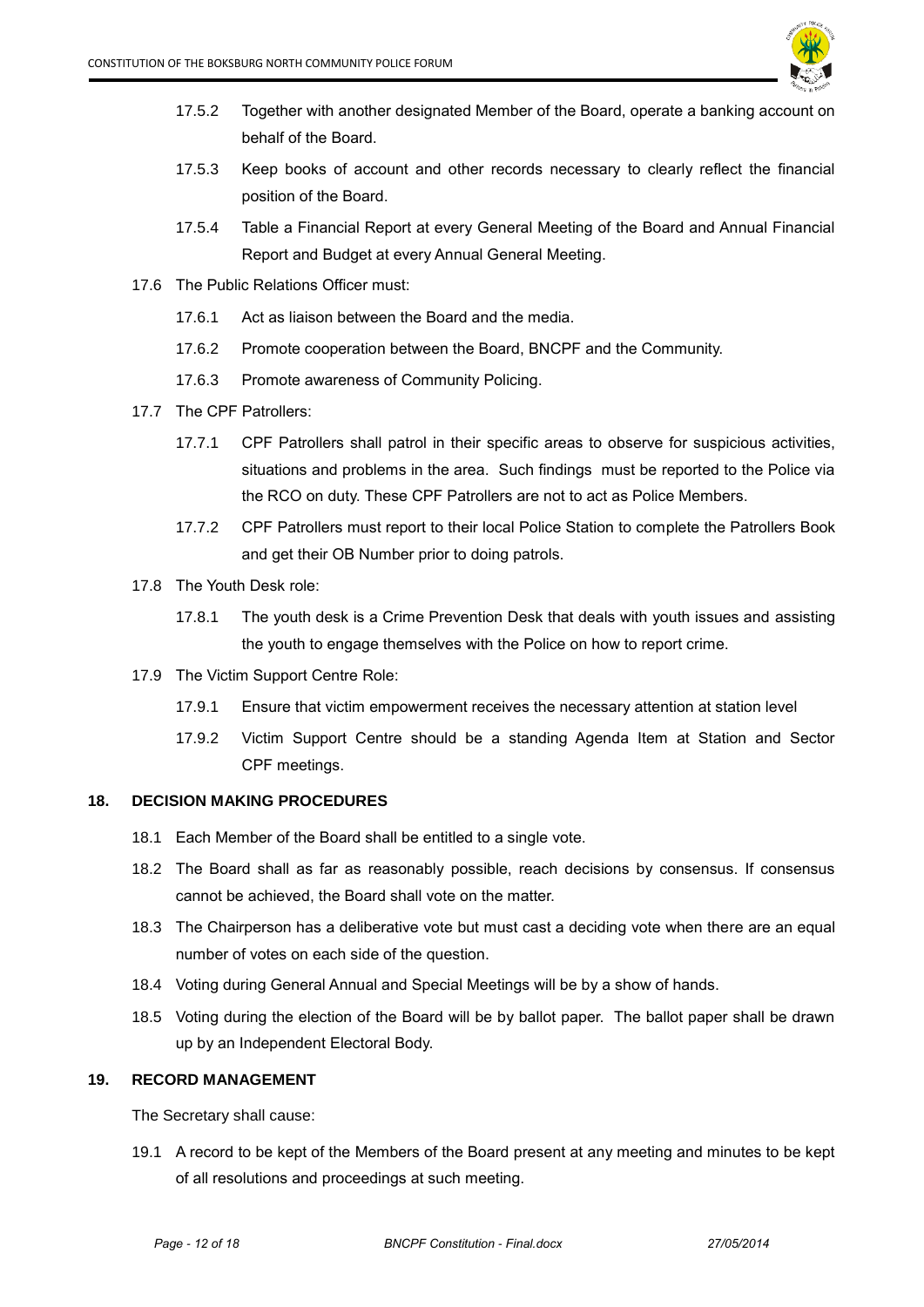

- 19.2 Minutes to be kept of all resolutions taken by the Board which must be adopted by the Board, prior to the signatures of the Chairperson and Secretary, and shall be prima facie evidence of the matters therein stated.
- 19.3 A resolution, in writing, which is signed by all the Members of the Board and inserted in the minute book of the Board Committee, shall be as valid and effective as if passed at a meeting of the Board. Any such resolution may consist of several documents in the same form, each of which is signed by one or more of the Members of the Board and shall be deemed (unless the contrary appears from the resolution) to have been passed on the date it was signed by the last Member of the Board entitled to sign it.

# <span id="page-12-0"></span>**20. MEETINGS OF THE BOARD**

- 20.1 The Board shall meet at least once per month.
- 20.2 The Board shall meet once each quarter or as determined by the Board.
- 20.3 The Board shall determine its own procedures and shall conduct its meetings with equality of opportunity and fairness.
- 20.4 The Members of the Executive Committee and Boksburg North CPF must attend the Board Meetings.
- 20.5 Apart from the persons mentioned at sub-paragraph 20.4 above, the Board may extend invitations to any internal or external role player to attend the Annual General Meeting.
- 20.6 Minutes and other documents of meetings must be distributed within 7 (seven) working days after receipt and approval.
- 20.7 Year planner with all meetings should be circulated to all Members of the Board.
- 20.8 The Chairperson of the Board shall convene a Special Board Meeting when requested by at least 50% of the Membership of the Board and the notice for such meeting must include an Agenda indicating the items to be discussed.

# <span id="page-12-1"></span>**21. SPECIAL BOARD MEETINGS**

- 21.1 The Board may instruct the Secretary to convene a Special General Meeting to discuss and rule on special matters.
- 21.2 The Secretary shall, on written request from at least two-thirds of the Membership, call a Special General Meeting to discuss and rule on issues stated clearly in writing by Members concerned. Notice of such a meeting shall be given to Members at least 24 hours in advance.

# <span id="page-12-2"></span>**22. COMMUNITY FORUM GENERAL AND PUBLIC MEETINGS**

- 22.1 The Board shall convene BNCPF meetings at least on a quarterly basis open to the general public.
- 22.2 The Board shall, apart from its Ordinary General Meetings, convene BNCPF mass meetings on a half-yearly basis open to the general public. These meetings may be organized as-and-when it is required by the Board.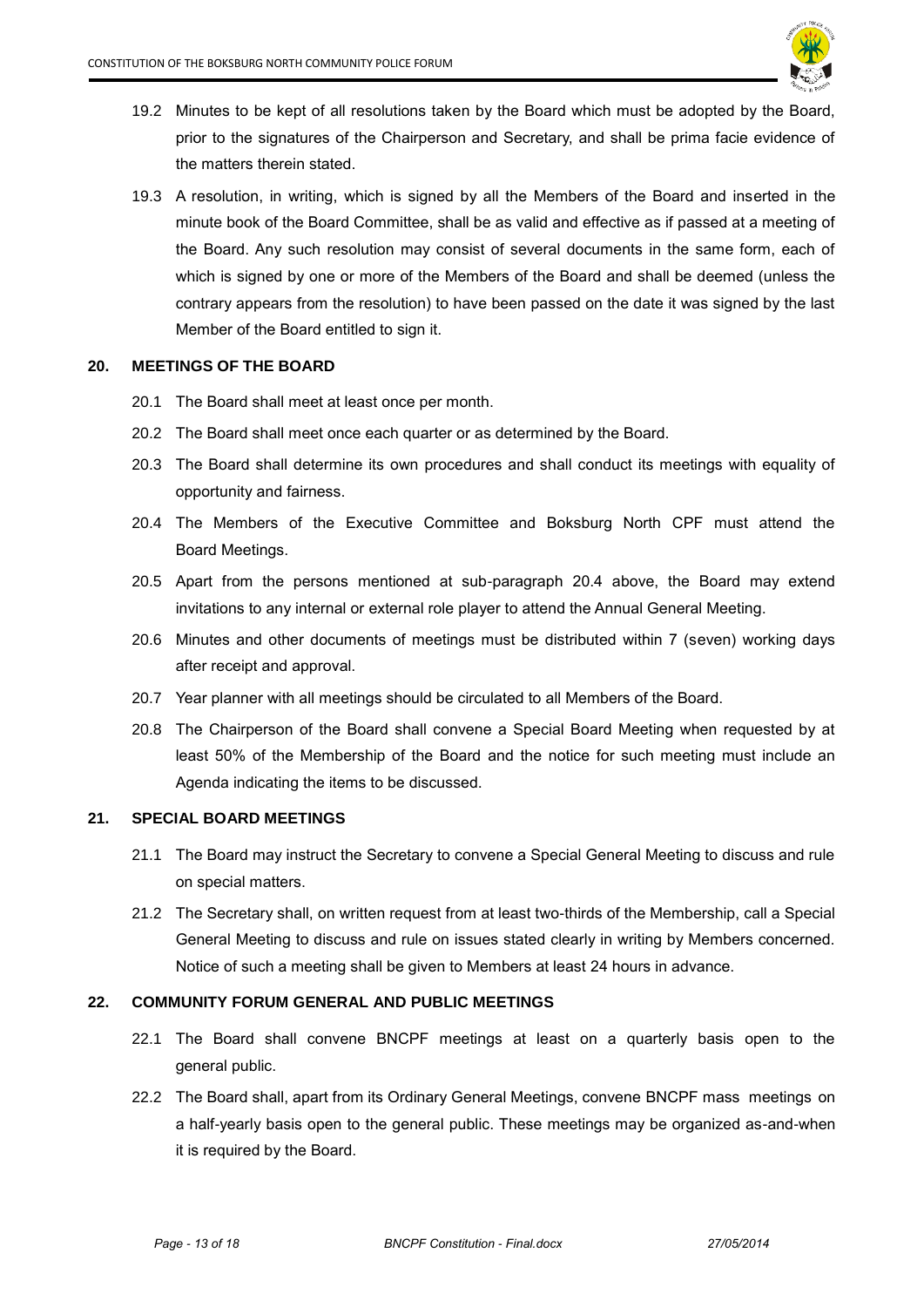

# <span id="page-13-0"></span>**23. FINANCIAL ADMINISTRATION**

- 23.1 Only the Board shall open and maintain a bank account in its name at a registered bank, on behalf of the BNCPF, into which all funds received by the BNCPF shall be deposited.
- 23.2 All community funding collected by the BNCPF shall remain with the Board and may not be used by any other person and / or institution.
- 23.3 No person may keep funds received by the Board in his or her personal control.
- 23.4 Prior approval must be obtained from the Board for all expenditure.
- 23.5 Receipts must be obtained from the expenditure and timeously submitted to the Treasurer.
- 23.6 The Station Commander shall at all times be a signatory to any financial transaction.
- 23.7 Two signatures shall be required at all times for any money withdrawals, ie. The Treasurer / Chairperson or Treasurer / Deputy Chairperson.
- 23.8 An acceptable set of financial records shall be maintained by the designated person and shall be available to any Member on request.
- 23.9 The Treasurer shall table a Financial Report at each Monthly Board Meeting.
- 23.10 The Year-End Financial Statements of the Board shall be independently audited and shall form part of the Annual Report.

# <span id="page-13-1"></span>**24. NOTICE OF MEETINGS**

- 24.1 The Secretary shall, in writing, give notice to all Members of the Board at least 7 (seven) days prior to the date of the meeting concerned.
- 24.2 The secretary shall, in writing, give notice to all Members of a Special General Meeting at least 30 days prior to the date of the meeting. The notice shall include the agenda for such special meeting and the purpose.

#### <span id="page-13-2"></span>**25. QUORUM**

- 25.1 During all meetings of the Board, a quorum will be constituted by the presence of 50% of the Members of the Board, plus one.
- 25.2 Should the Board Members present at a meeting not form a quorum, the meeting shall be adjourned and reconvened within 7 (seven) days.

# <span id="page-13-3"></span>**26. CORRESPONDENCE**

- 26.1 All documents and correspondence on behalf of the Board shall be signed by the Secretary or Deputy Secretary or a person duly authorised by the Board.
- 26.2 Notwithstanding the diversity of languages in the Republic of South Africa, English shall be the medium of communication.

# <span id="page-13-4"></span>**27. CODE OF CONDUCT AND DISCIPLINARY PROCEDURES**

- 27.1 The BNCPF Members shall adhere to the code of conduct of the Board.
- 27.2 All BNCPF Members shall undergo a security clearance which shall be carried out by the Local Criminal Records Centre (LCRC).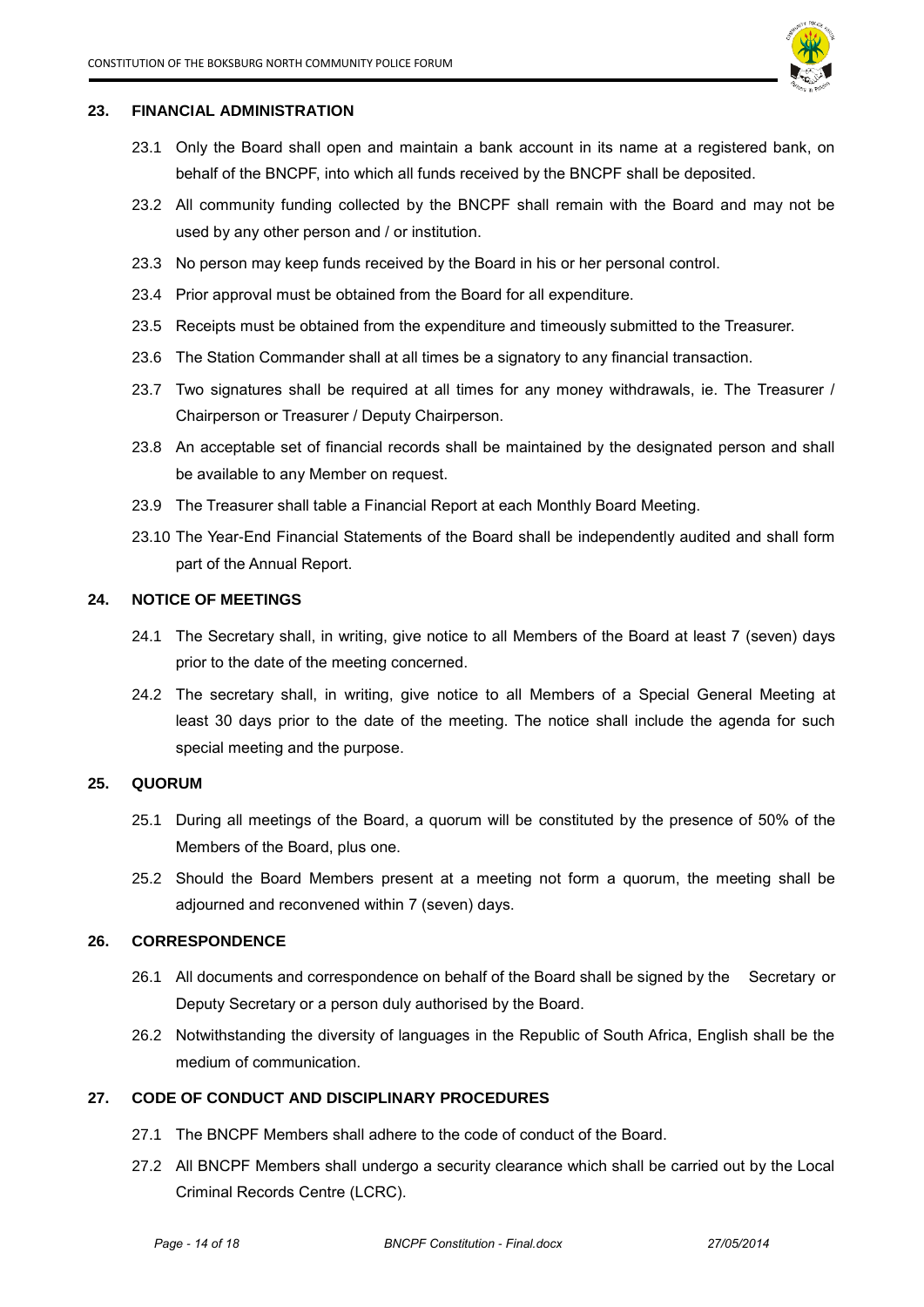

# <span id="page-14-0"></span>**28. DISPUTE RESOLUTION**

28.1 The resolution of disputes relating to the BNCPF, which cannot be resolved by the Sector Manager in consultation with the Board Chairperson, shall be dealt with in terms of paragraph 14 (3) of the Interim Regulations, 2001.

# <span id="page-14-1"></span>**29. DISSOLUTION OF THE BOARD**

- 29.1 The Station Commander may, subject to the directions of the Board Chairperson, dissolve the Board, with reasons, and put in place an Interim Statutory Structure. A special AGM must then be convened within 90 days to elect a new Board.
- 29.2 In the event of the Board being dissolved in terms of clause 29.1 above, the Statutory Interim Structure shall manage the assets and liabilities of the Board.
- 29.3 The Sector Manager may, subject to the directions of the Board, dissolve a Sector Sub-Forum Board, with reasons, and put in place an Interim Statutory Structure. A special AGM must then be convened within 90 days to elect a new Board.

#### <span id="page-14-2"></span>**30. AMENDMENTS TO THE CONSTITUTION**

- 30.1 The Constitution of the BNCPF can only be amended during an Annual General Meeting or Special General Meeting with permission from the Board.
- 30.2 Intention to amend the Constitution, as well as the proposed amendments, must be circulated to all Members of the Board at least 21 days prior to the meeting.
- 30.3 The Constitution can only be amended by a two-thirds majority of the required quorum for an AGM.

# <span id="page-14-3"></span>**31. ELIGIBILITY TO BE IN THE BOARD**

- 31.1 All BNCPF Members in good standing, and not specifically excluded in terms of this Constitution, shall be eligible to be voted to the Board.
- 31.2 The following persons shall not hold elected positions on the Board:
	- 31.2.1 Serving employees of Law Enforcement Agencies and the security services of the Republic listed at section 199(1) of the Constitution of the Republic of South Africa, 1996, including, the South African Police Service, the South African National Defence Force, the National Intelligence Agency, the Metropolitan Police Departments, the Traffic Police Departments and the Department of Correctional Services.
	- 31.2.2 South African Police Service Reservists.
	- 31.2.3 Persons with a criminal record.
	- 31.2.4 Owners and employees of private security companies and / or service providers.
	- 31.2.5 Persons who are not citizens of the Republic of South Africa.
	- 31.2.6 Persons under the age of 18 years.
	- 31.2.7 Persons holding political positions and responsibilities in Public Office.
	- 31.2.8 Employees of the Provincial Secretariat for the Police Service who are responsible for police oversight.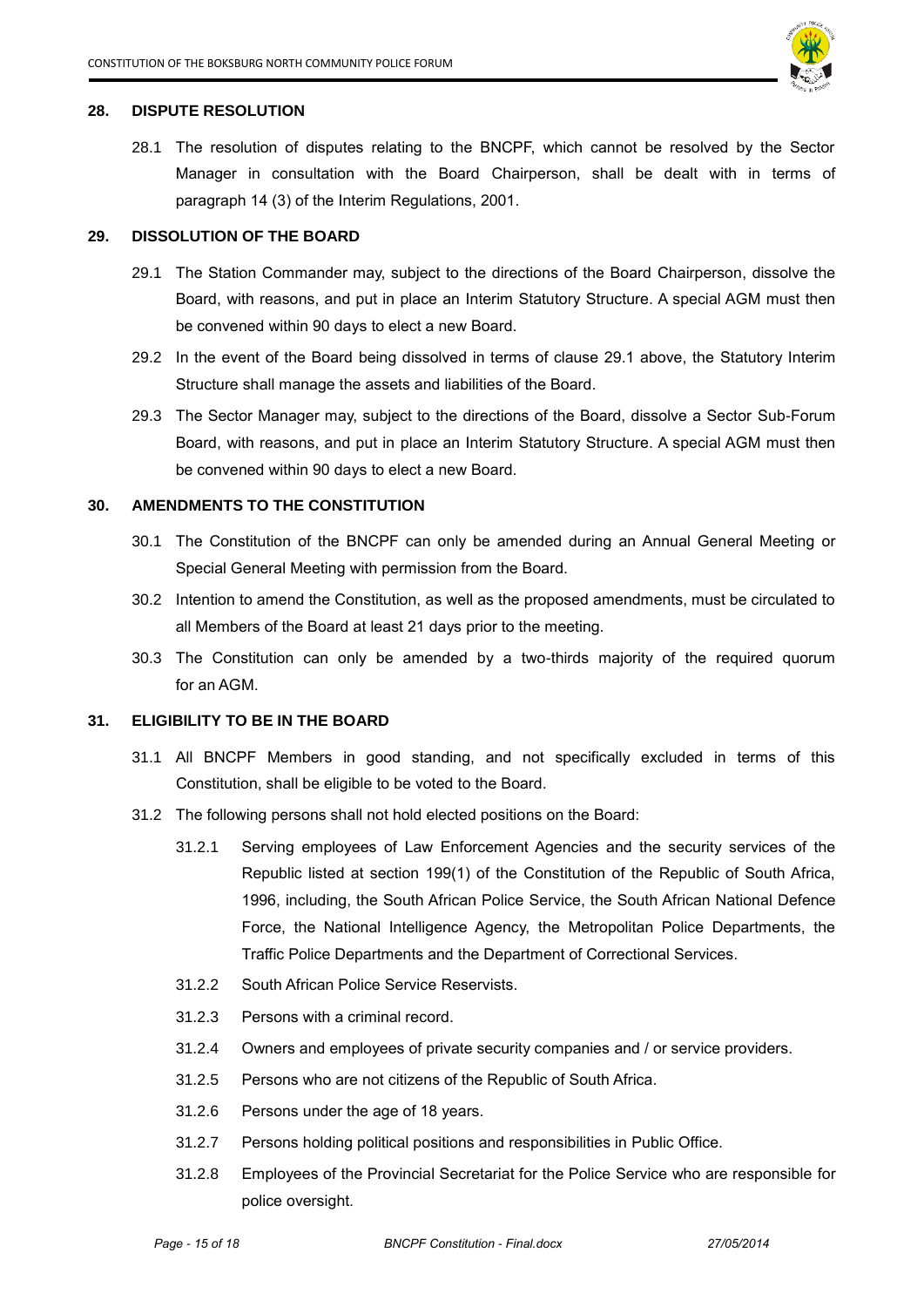

### **32. CODE OF CONDUCT**

- <span id="page-15-0"></span>32.1 Members of the BNCPF and its structures shall not promote any party politics when dealing with BNCPF matters.
- 32.2 Members of the BNCPF and its structures shall not use any abusive language or make sexist or racist remarks.
- 32.3 No BNCPF Member shall utilize the BNCPF or SAPS logo / emblem for personal or private gain.
- 32.4 Members of the SAPS working with the BNCPF shall behave and act in a manner that promote Community Police Relations and, if such Members are expected to carry out duties which will enable the BNCPF to perform its function, do so without fail.
- 32.5 Members of the BNCPF shall agree to have their fingerprints taken for the purpose of security clearance.
- 32.6 Members of the BNCPF must declare any conflict of interest and shall not participate in matters where there is a conflict of interest.
- 32.7 Members must behave in a diplomatic, professional, controlled and dignified manner when dealing with each other and with the general public.
- 32.8 BNCPF Members and Members of the Service shall not be actively involved in BNCPF and BNCPF matters whilst under the influence of liquor, drugs and all other illegal intoxicating substances.
- 32.9 Members of the BNCPF and Service shall not abuse their positions to bring the BNCPF and its Sub-Structures into disrepute.
- 32.10 Any Member who contravenes the Code of Conduct and BNCPF Constitution shall be dealt with in accordance with the Disciplinary Process referred to in annexure C and may be suspended pending a disciplinary hearing.

# <span id="page-15-1"></span>**33. MISCONDUCT**

- 33.1 Misuse of property belonging to the BNCPF.
- 33.2 Disclosing confidential information of the BNCPF to the public, individuals or institutions without the prior written consent of the Executive.
- 33.3 Refusal to carry out instructions of the BNCPF or any office bearer acting on behalf of the BNCPF.
- 33.4 Drinking liquor and being under the influence of liquor or any intoxicating substance whilst performing duties of the BNCPF.
- 33.5 Acting in a manner that exposes the BNCPF Members to a dangerous environment and or criminals.
- 33.6 Intentionally disregarding the Constitution and direction provided by Leadership of the BNCPF.
- 33.7 Sabotaging activities of the BNCPF.
- 33.8 Theft, fraud, insults or use of inappropriate language against Members of the BNCPF and the Community.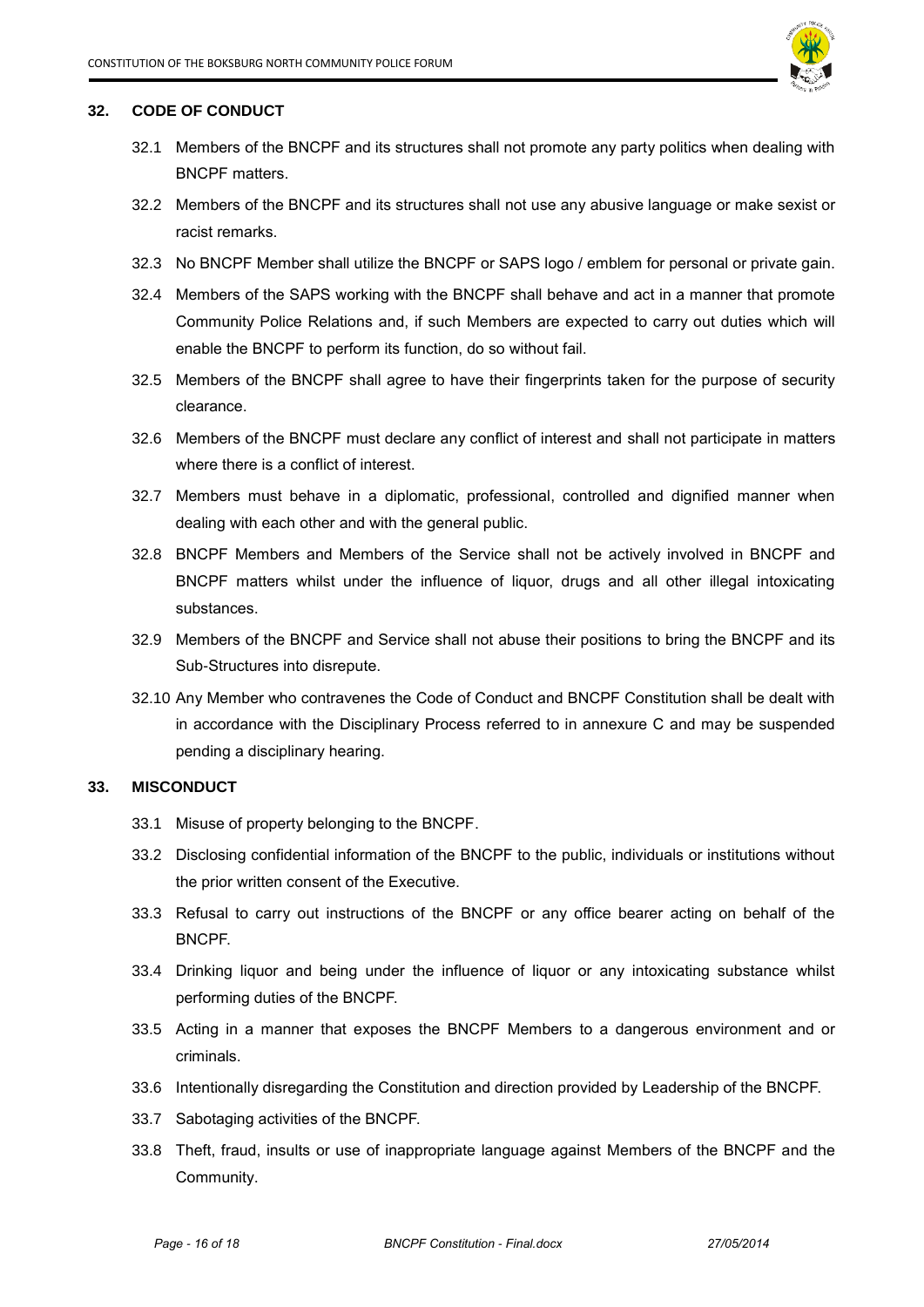

- 33.9 Refusal to execute tasks enabling the BNCPF to function efficiently and effectively.
- 33.10 Acting in a manner that disrupts the activities, programs and projects of the BNCPF.
- 33.11 Acting in any manner that brings the BNCPF to disrepute.
- 33.12 Using the BNCPF to advance personal political interests.

# <span id="page-16-0"></span>**34. DISCIPLINARY PROCEDURE**

- 34.1 A Disciplinary Committee shall be established to address a reported misconduct.
- 34.2 The accused person shall be afforded a fair hearing by being informed of charges against him / her and be afforded an opportunity to state his / her case and appoint a representative of his own choice within the BNCPF.
- 34.3 Outside or external legal representation shall not be allowed whilst the matter is being dealt with internally by the BNCPF.
- 34.4 A Disciplinary Committee will consist of two Executive Committee Members, one SAPS Member, and one Member of the Forum who does not serve on the Executive Committee.
- 34.5 The Disciplinary Committee may hear and decide on the matter or refer the matter to the higher level if it is of the view that the matter is beyond its jurisdiction.
- 34.6 The Disciplinary Committee may take the following decisions:
	- 34.6.1 Reprimand the accused person/s,
	- 34.6.2 Suspend the accused person/s,
	- 34.6.3 Expel the accused person/s or order any of the penalties as stipulated under the penalties clause.
- 34.7 The accused person has the right to appeal to the next / higher level structure, and shall file a Notice of Appeal within 5 (five) days after judgment.
- 34.8 The disciplinary hearing can take place in the absence of the accused person in the event that the Disciplinary Committee is satisfied that the accused person was properly informed and no valid excuse for the absence was tendered.
- 34.9 Should a Member of the SAPS commit any misconduct, the matter shall be dealt with through SAPS disciplinary procedure and the relevant Station Commander or Provincial Commissioner shall institute such an action.

# <span id="page-16-1"></span>**35. PENALTIES**

- 35.1 Warning (Verbal or Written)
- 35.2 Suspension
- 35.3 Expulsion
- 35.4 Refund or Payback (in cases of theft or fraud)
- 35.5 Laying of a criminal charge/s against the accused Member
- 35.6 Instituting a civil claim against the accused Member
- 35.7 Some of the penalties may be imposed simultaneously